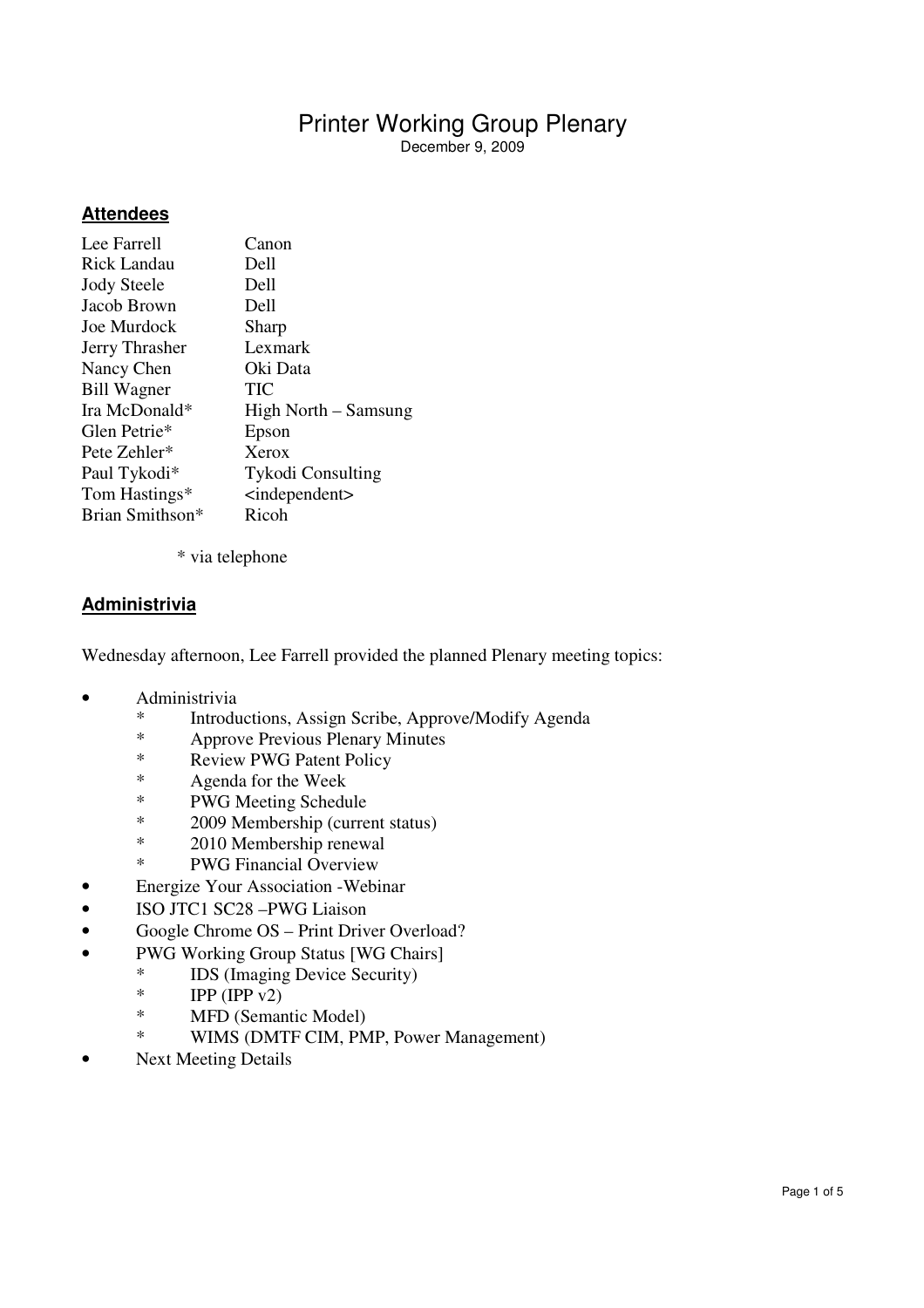## **Identify Minutes Taker**

Paul Tykodi

## **Accept October Plenary Minutes**

There was no objection to the previous Minutes.

#### **Review PWG Patent Policy**

Lee reminded everyone of the PWG Patent Policy, and provided the following information:

• PWG standards may include the known use of essential patents and patent applications provided the PWG Chair receives assurance from the patent holder or applicant with respect to patents whose infringement is, or in the case of patent applications, potential future infringement the applicant asserts will be, unavoidable in a compliant implementation of either mandatory or optional portions of the standard. This assurance shall be provided without coercion. This assurance shall be either:

 a) A general disclaimer to the effect that the patentee will not enforce any of its present or future patent(s) whose use would be required to implement either mandatory or optional portions of the proposed PWG standard against any person or entity complying with the standard; or

 b) A statement that a license for such implementation will be made available without compensation or under reasonable rates, with reasonable terms and conditions that are demonstrably free of any unfair discrimination.

• The PWG is not in a position to give authoritative or comprehensive information about evidence, validity or scope of patents or similar rights, but it is desirable that any available information should be disclosed. Therefore, all PWG members shall, from the outset, draw PWG's attention to any relevant patents either their own or of other organizations including their Affiliates that are known to the PWG members or any of their Affiliates, although PWG is unable to verify the validity of any such information.

He also listed several inappropriate topics for the PWG WG meetings:

- Don't discuss the validity/essentiality of patents/patent claims
- Don't discuss the cost of specific patent use
- Don't discuss licensing terms or conditions
- Don't discuss product pricing, territorial restrictions, or market share
- Don't discuss ongoing litigation or threatened litigation

 $\rightarrow$  Don't be silent if inappropriate topics are discussed

… do formally object.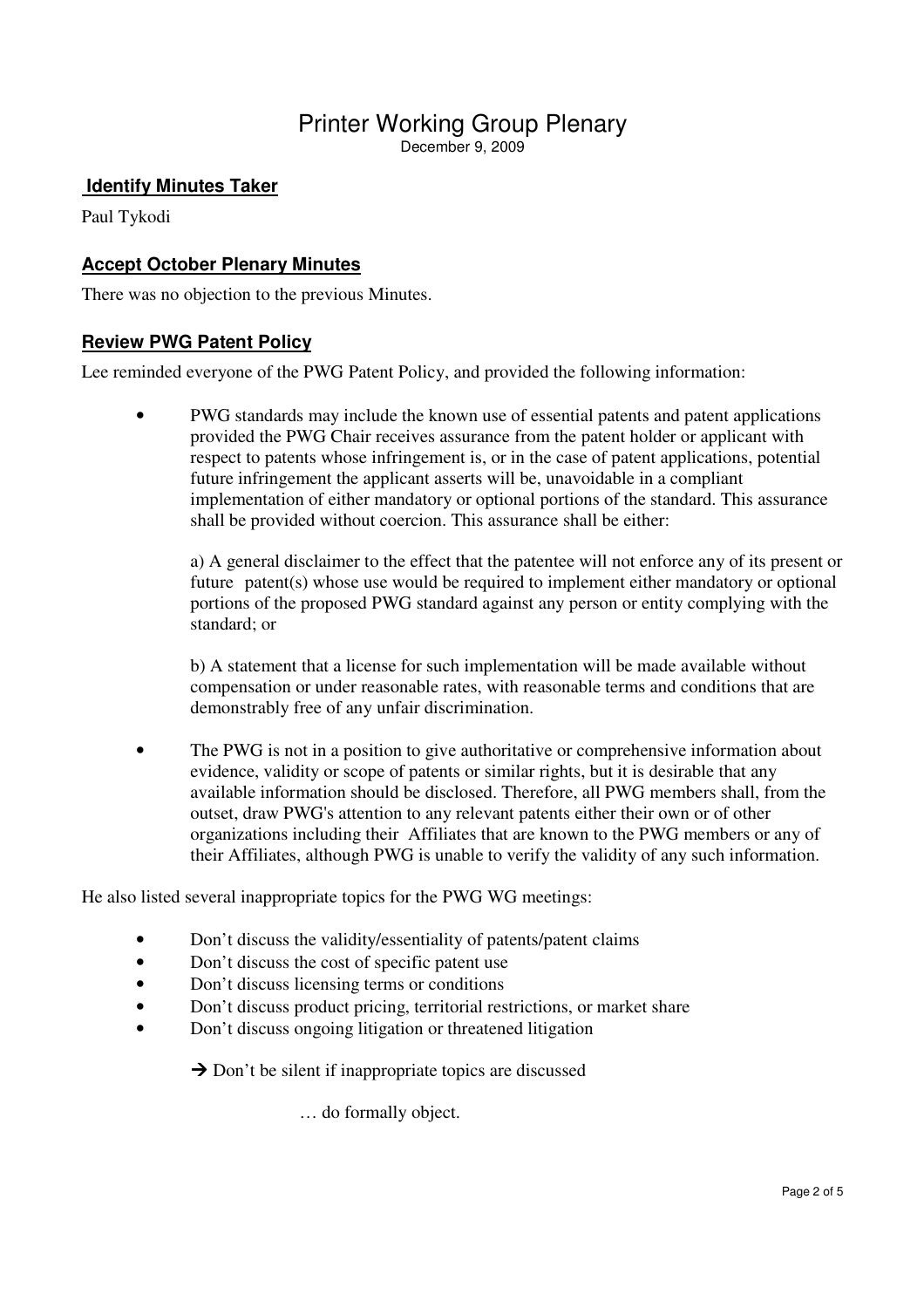### **2010 Meeting Schedule**

The schedule for next year's meeting plan was presented:

During the discussion about the meeting schedule, Nancy Chen mentioned a current conflict regarding the proposed February 2010 meeting dates and asked whether the meeting could be changed to the following week. After discussion, the following action item was assigned to Lee Farrell the PWG Chair.



• Dec 7-9 TBD

 $\rightarrow$  \* Attendees for August? Please do survey: http://www.surveymonkey.com/s.aspx?sm=q2v9XcXMx9dmJ0aRfwqIjA\_3d\_3d

Results to date:

| Definitely able to go     |  |
|---------------------------|--|
| Likely able to go         |  |
| Possible as of today      |  |
| Not likely able to go     |  |
| Definitely not able to go |  |
| Total                     |  |

A new survey will be issued in early 2010

It was noted that Sharp has expressed interest in hosting a meeting in Camas, WA either in April or—if the Denmark meeting does not occur—in August.

Hosts for the April and December meetings are still needed.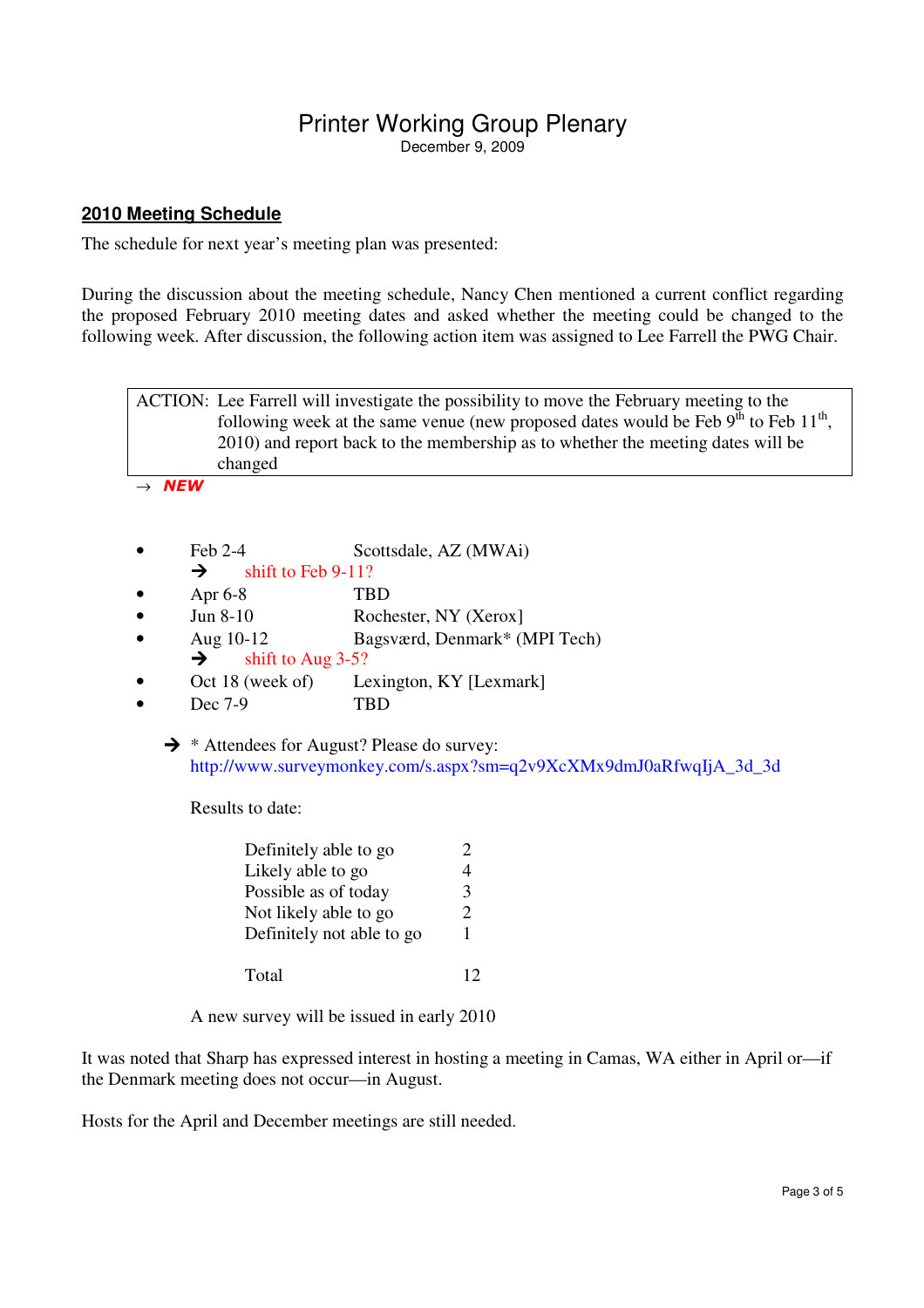## **2009 Membership (current status)**

PWG membership includes a total of 23 paid companies:

|                            | Signed | Paid |                                | Signed | Paid |
|----------------------------|--------|------|--------------------------------|--------|------|
| 366 Software               | х      | x    | MPI Tech                       | х      | х    |
| Apple Inc.                 | х      | х    | MWA Intelligence               | х      | х    |
| Canon, Inc.                | х      | х    | NEC Display Solutions          | х      | x    |
| Coretronic                 |        | х    | Northlake Software, Inc        | x      | х    |
| Dell                       | х      | х    | Oki Data                       | х      | х    |
| Epson                      |        |      | Samsung Electronics            | х      | х    |
| Fuji Xerox                 | х      | х    | Sharp Labs of America          | х      | х    |
| Hewlett-Packard            | х      | х    | Technical Interface Consulting | х      | х    |
| <b>InfoPrint Solutions</b> | х      | x    | Toshiba                        | х      | х    |
| Konica Minolta             |        |      | Tykodi Consulting Services     | х      | х    |
| Kyocera Corporation        | х      | х    | Xerox Corporation              | x      | х    |
| Lexmark International      | x      | х    | Zoran Imaging Division         | х      | х    |
| Microsoft                  | X      | х    |                                |        |      |

#### **2010 Membership Status**

PWG membership includes a total of 8 paid companies as of December 9, 2009

- 366 Software
- Canon Inc.
- Dell
- Konica Minolta
- MPI Tech
- OKI Data
- Sharp Labs of America
- Toshiba

#### **Energize Your Association - Webinar**

Lee Farrell described an upcoming Webinar being presented by IEEE-ISTO, which all PWG members are invited to attend schedule permitting.